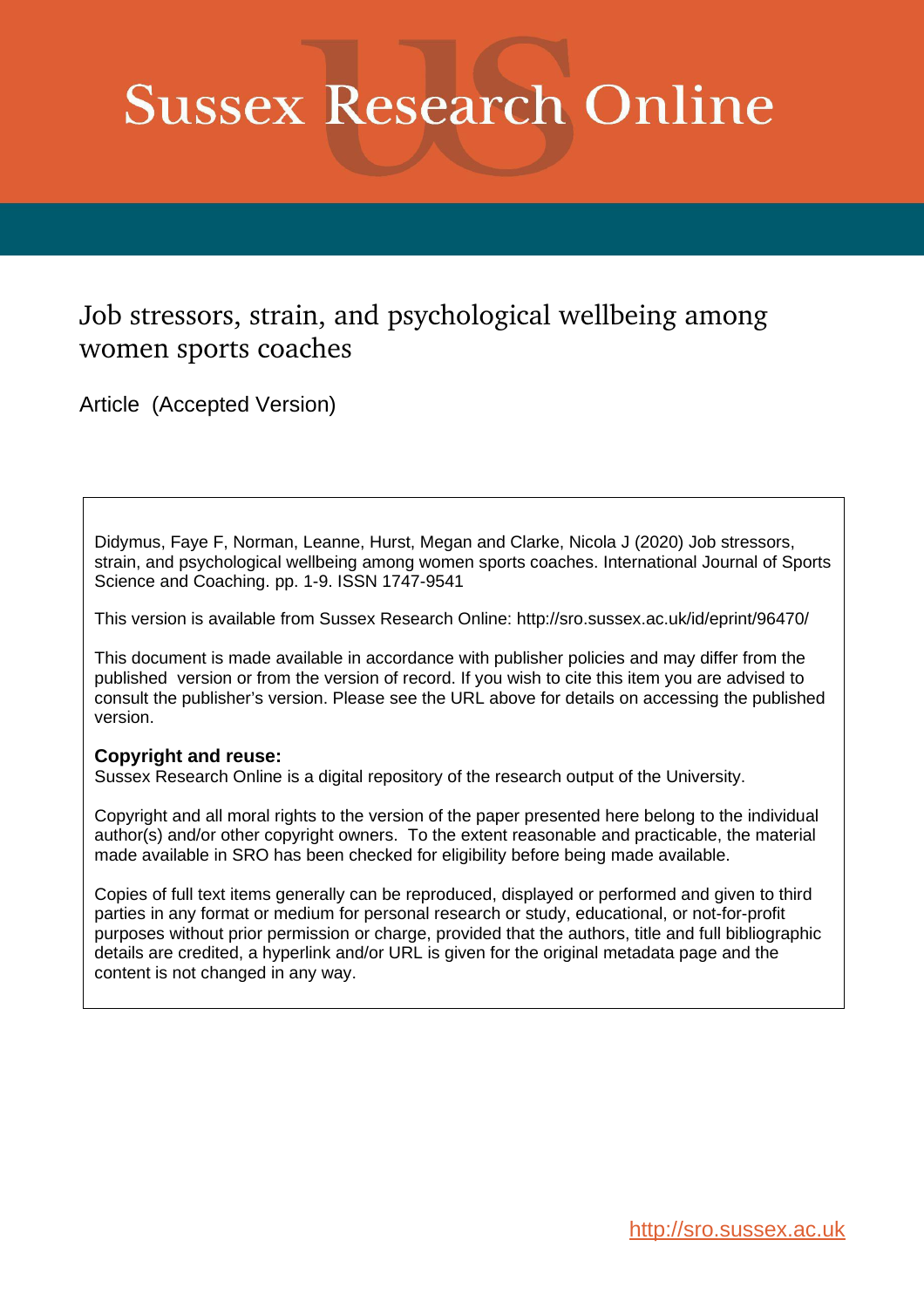| 1              |                                                                                                                          |
|----------------|--------------------------------------------------------------------------------------------------------------------------|
| $\overline{2}$ |                                                                                                                          |
| 3              |                                                                                                                          |
| 4              |                                                                                                                          |
| 5              |                                                                                                                          |
| 6              | Job Stressors, Strain, and Psychological Wellbeing Among Women Sports Coaches                                            |
| 7              |                                                                                                                          |
| 8              | Faye F. Didymus <sup>1</sup> , Leanne Norman <sup>1</sup> , Megan Hurst <sup>2</sup> , and Nicola J. Clarke <sup>1</sup> |
| 9              | <sup>1</sup> Carnegie School of Sport, Leeds Beckett University                                                          |
| 10             | <sup>2</sup> School of Psychology, University of Sussex                                                                  |
| 11             |                                                                                                                          |
| 12             |                                                                                                                          |
| 13             |                                                                                                                          |
| 14             |                                                                                                                          |
| 15             | <b>Author Note</b>                                                                                                       |
| 16             | Faye F. Didymus D https://orcid.org/0000-0003-3854-1518                                                                  |
| 17             | Leanne Norman https://orcid.org/0000-0003-3412-686X                                                                      |
| 18             | Nicola J. Clarke https://orcid.org/0000-0002-6378-3255                                                                   |
| 19             | Megan Hurst https://orcid.org/0000-0002-2662-3615                                                                        |
| 20             | This research was supported by a grant from the Research Cluster Grant Scheme at                                         |
| 21             | Leeds Beckett University.                                                                                                |
| 22             | We have no known conflict of interest to disclose.                                                                       |
| 23             | Correspondence concerning this article should be addressed to Faye F. Didymus,                                           |
| 24             | Carnegie School of Sport, Leeds Beckett University, Headingley Campus, Leeds, LS6 3QS,                                   |
| 25             | United Kingdom. Email: F.Didymus@leedsbeckett.ac.uk                                                                      |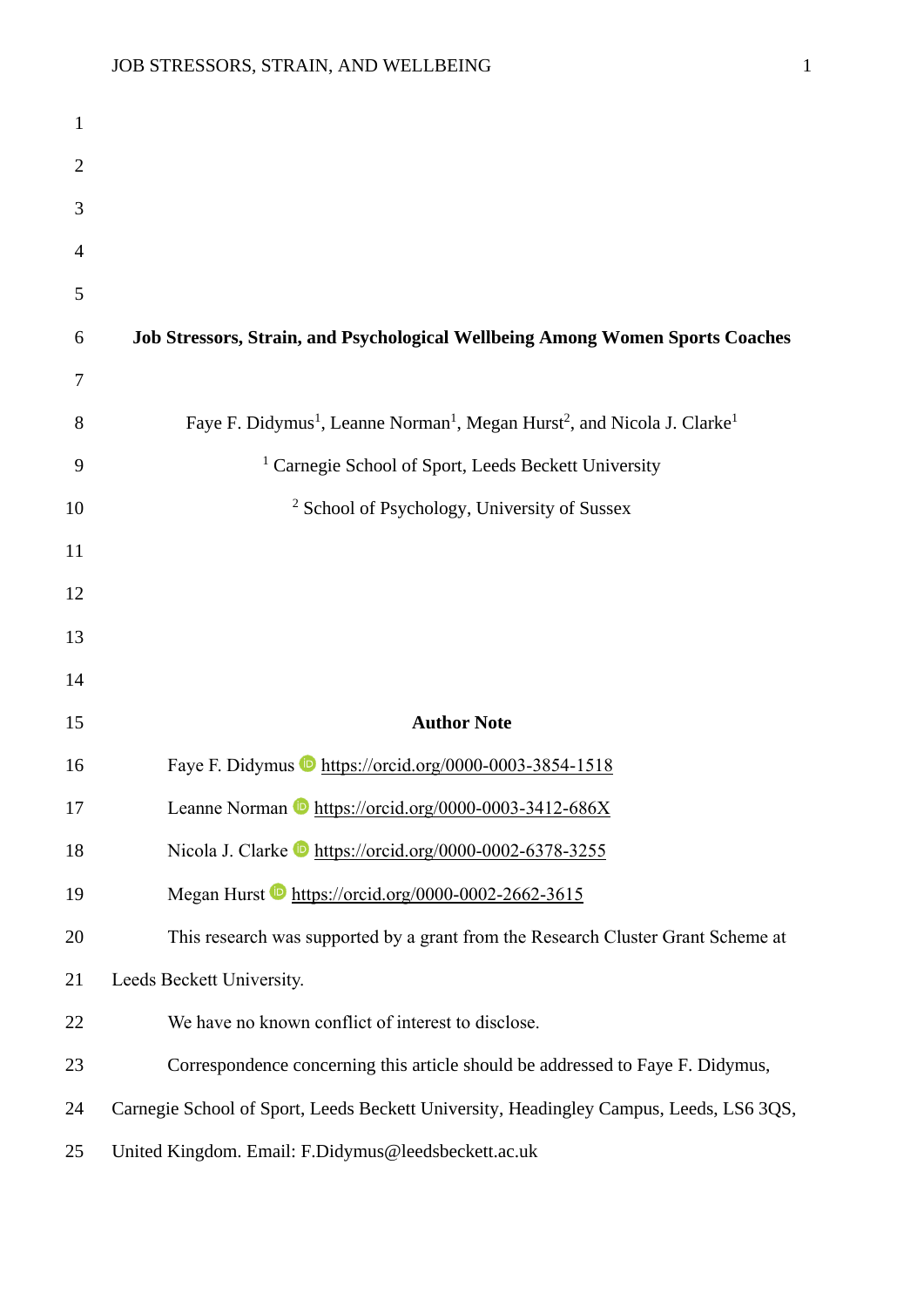#### **Abstract**

 Despite a globally recognised need for inclusive diversity among sport workforces, women are underrepresented in the inherently stressful profession of sports coaching. This study aimed to work with women sport coaches to answer the following research questions: 1) What demographic and contract-related factors are associated with job stressors? 2) What associations exist between job stressors, strain, and psychological wellbeing (PWB) at work? Women coaches (n=217) volunteered to complete the revised version of An Organizational Stress Screening Tool (ASSET) [1-2]. Path analyses identified several groups of coaches (head coaches, "other" coaches, disabled coaches) who experienced more job stressors related to their coaching work. They also highlighted the importance of workload stressors and their detrimental relationship with psychological and physical strain but positive relationship with sense of purpose (i.e., eudaimonic wellbeing). Collectively these findings offer the first assessment of women coaches' job stressors, strain, and PWB, and offer insight to factors that may influence coaches' engagement with the profession. They also highlight intervention foci for national governing bodies that are seeking to protect the health and wellbeing of the women coaches within their workforce.

*Keywords:* disability, diversity, equality, female coaches, strain, stressors, wellbeing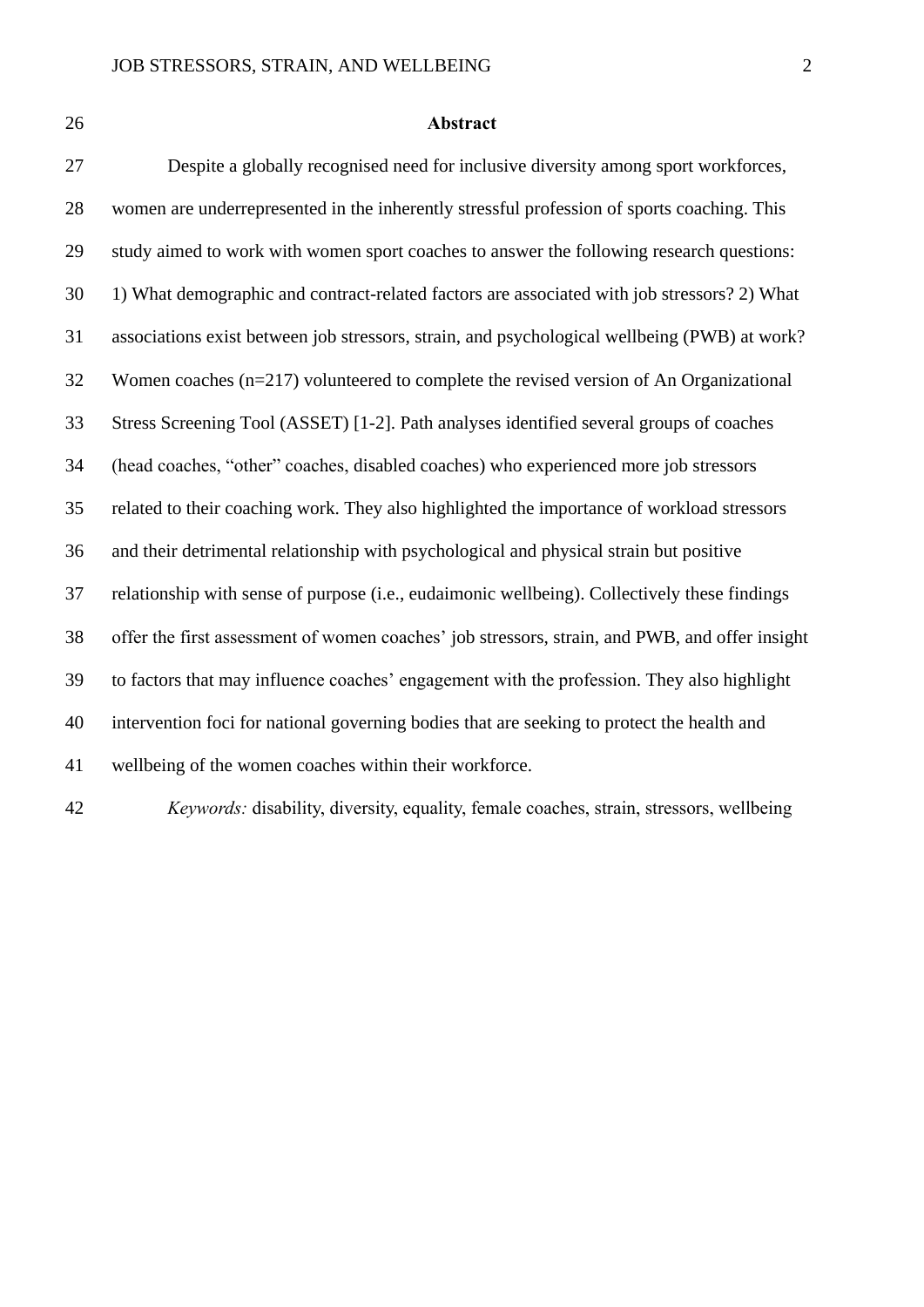## **Job Stressors, Strain, and Psychological Wellbeing Among Women Sports Coaches** It is widely acknowledged that work-related stress has implications for individuals' psychological wellbeing (PWB). Stressors, which can be defined as environmental demands and are often encountered at work, are the starting point of stress interactions [see e.g., 1]. Strain can be considered an outcome of such interactions that is characterised by physical (e.g., headaches) and psychological (e.g., indecisiveness) health symptoms [1-3]. In the current study, PWB is conceptualised as a construct that is distinct from but related to strain because it is more than simply an absence of psychological ill-health. PWB is seen here to include both hedonic (i.e., subjective feelings of happiness, positive affect) and eudaimonic (i.e., sense of purpose, meaning) components [2, 4]. Based on interactional perspectives of stress [e.g., 5], Cartwright and Cooper [1] proposed the ASSET model of work-related stress to understand relationships between job stressors, health, PWB, and job outcomes. This model proposes that job stressors directly influence health, PWB, and strain and those who have used the model in empirical research [e.g., 6] have demonstrated that academic and non-academic higher education employees, for example, experience poorer PWB as a result of job stressors and that enhanced PWB is associated with greater physical wellbeing. The findings of other research in non-sport domains suggest that contract-related factors (e.g., perceived job insecurity) contribute to unfavourable health outcomes (e.g., anxiety, emotional exhaustion) for women in retail [7], that high demands at work are positively related to poor general health for part-time but not

full-time women workers in various labour markets [8], and that roles and contractual status

(i.e., part- versus full-time) influence EU-27 employees' experiences at work [9].

 Despite its importance for PWB and productivity at work, work-related stress has been afforded minimal academic attention in the context of sports coaching. This is surprising given the high labour turnover in the coaching profession, the often temporary and irregular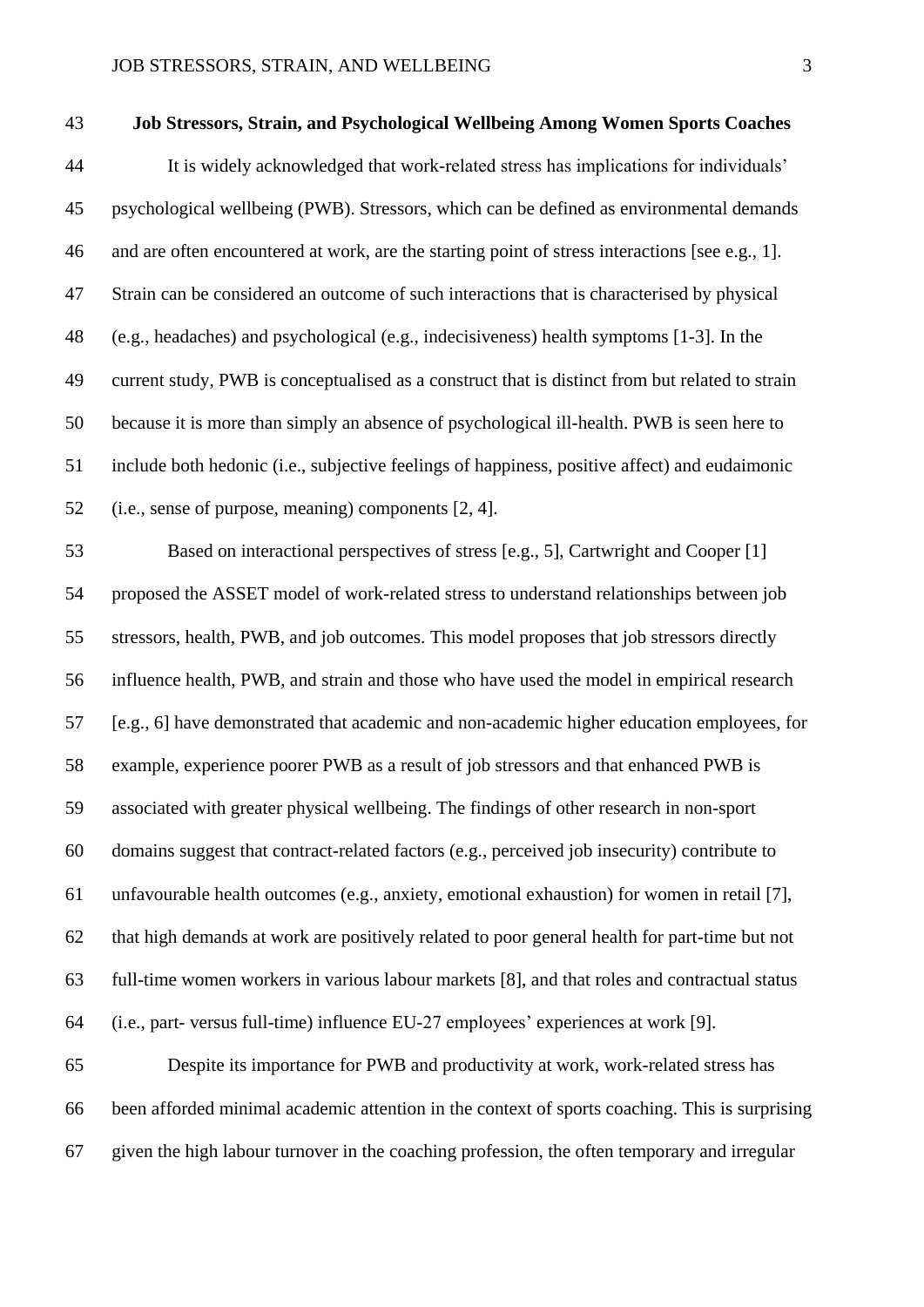nature of coaching work, and the plethora of stressors that coaches may experience [e.g., 10- 11]. Work-related stress may be particularly relevant to women coaches because these individuals can encounter unique stressors relating to work-family conflict [12-13]; undervaluation, exclusion, and increased scrutiny [e.g., 14]; and lack of job security [15]. The impact of job stressors on women coaches' strain and PWB is yet to be explored. This is despite calls for research on women coaches' PWB [e.g., 16], and widespread sample biases in sport and coaching psychology that favour elite male coaches. This project was designed to address these voids by studying job stressors, physical and psychological strain, and PWB among women coaches in the United Kingdom (UK). Specifically, this study answered the following two research questions: 1) What demographic and contract-related factors are associated with job stressors among women sport coaches? 2) What associations exist between job stressors, strain, and PWB at work among women sports coaches? The

findings will enhance understanding of women coaches' experiences at work and will offer

insight to factors that could influence their engagement with the profession.

#### **Method**

#### **Participants**

 The sample consisted of 217 coaches aged between 18 and 65+ years (*M*age = 36.69, 85  $SD = 11.99$ ) who had a range of coaching experience  $(0-2-20+)$  years;  $M_{\text{experience}} = 9.21$ , *SD*  $86 = 6.36$ <sup>1</sup>. Coaches represented 45 different individual and team sports and many worked in 87 more than one sport. They were employed on either a full-time  $(n = 71)$ , part-time  $(n = 114)$ , 88 or temporary contract ( $n = 20$ ) basis (12 coaches did not report their employment status). The 89 sample included 109 head coaches, 54 assistant coaches, 19 player-coaches, and 35 "other" coaches who occupied different roles (e.g., "school coach," "multiple coaching roles"). Most

<sup>&</sup>lt;sup>1</sup> Estimated means and standard deviations from age ranges (18-25, 26-35, 36-45, 46-55, 56-64, 65+), years of experience (0-2, 3-5, 6-10, 10-15, 15-20, 20+), and hours of coaching per week (0-15, 16-30, 31-40, 41+).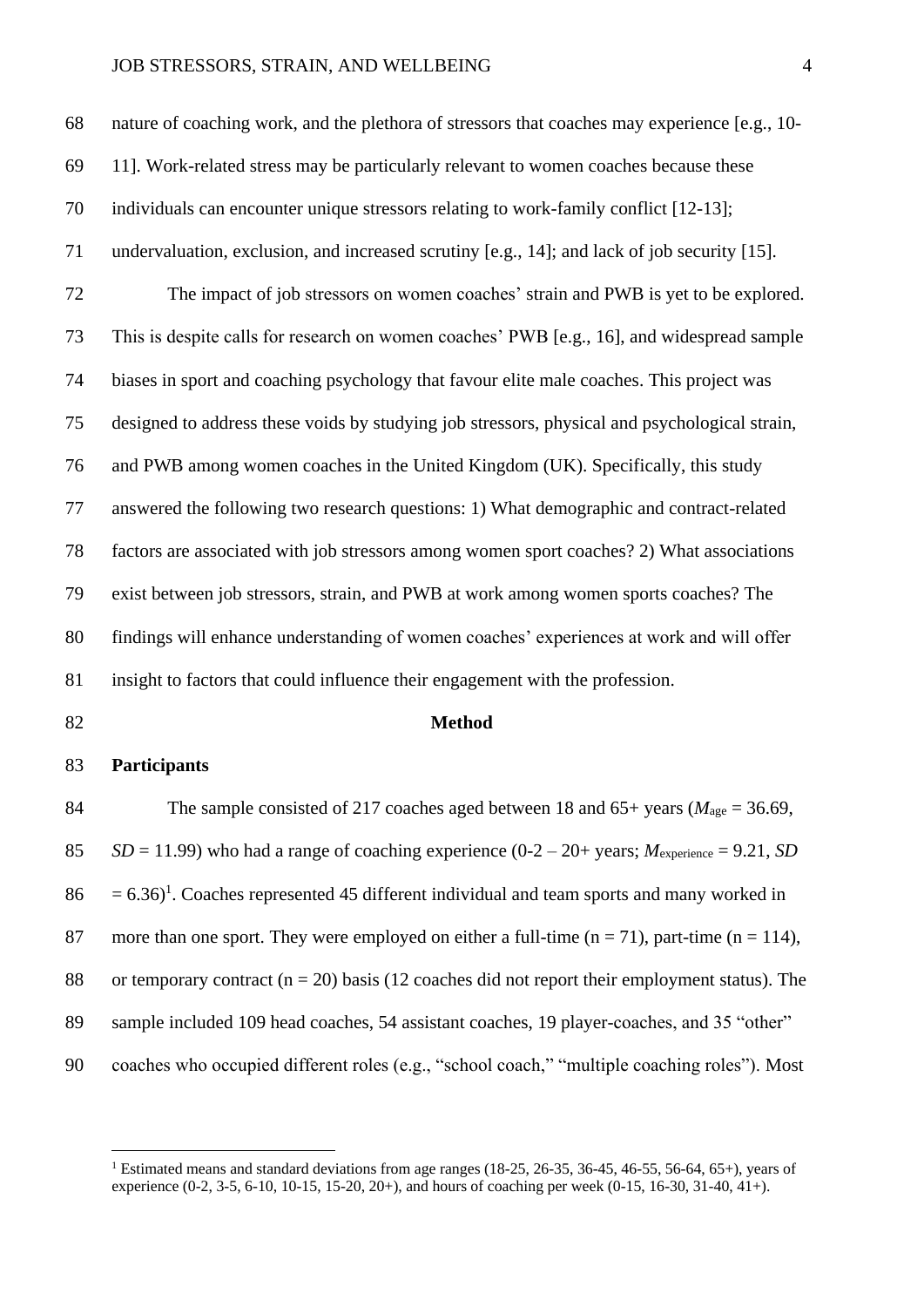91 coaches ( $n = 118, 51.4\%$ ) reported that they were contracted to work less than 16 hours per 92 week  $(M_{\text{hours}} = 22.44, SD = 14.36)$ .

#### **Procedures**

 Following approval from a University research ethics committee, details of this study were disseminated to women coaches working in the UK via National Governing Bodies (NGBs) and social media. This initial contact included full information relating to the nature and purpose of the study. Women coaches subsequently volunteered to take part and completed a multi-section online questionnaire that took approximately 30 minutes.

#### **Questionnaire: The Revised ASSET**

 Due to the focus of this study on coaches' job stressors, strain, and PWB at work, and the lack of a sport specific measure of such, the revised version of the ASSET was used [1-2]. The original ASSET has been validated in empirical literature [e.g., 17] and has been shown to have good predictive validity [18]. The revised ASSET has the added benefit of measuring PWB in a way that more accurately reflects contemporary conceptualisations [e.g., 19-20].

 **Demographic and contract-related information.** This section of the revised ASSET was customised to collect demographic (e.g., age, disability) and contract-related information (e.g., coaching role, contractual status) relevant to the research questions. All of the demographic data were self-reported in absence of definitions for each response category. This means that the data reflect coaches' own perceptions of whether they were employed on a full- or part-time basis, for example, and whether they considered themselves to be a head or assistant coach. At the beginning of the questionnaire, coaches were asked to respond honestly to each of the questions.

**Job stressors.** The revised ASSET includes 37 items relating to six subscales of stressors that participants may experience at work (workload, control, work relationships, job security and change, resources and communication, job conditions). The commercial nature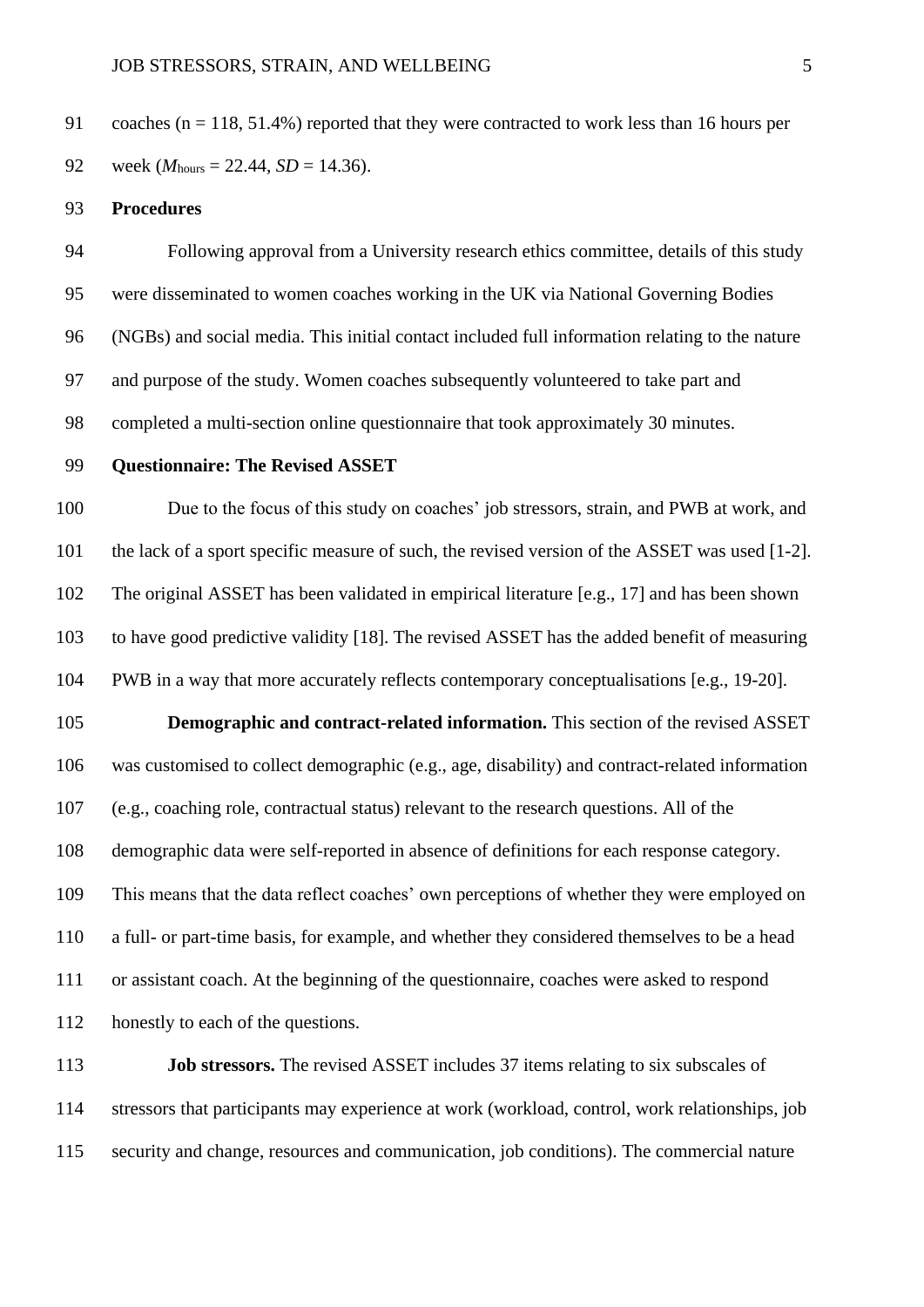of the revised ASSET prevents disclosure of the full list of items. However, the workload subscale, for example, included items relating to work-life balance and overload while items in the job conditions subscale referred to performance monitoring, risk of physical violence, and working conditions. The six job stressor subscales are refined from, but very similar to, previous iterations of the ASSET [e.g., 1] that have been validated in occupational stress research [6,17-18]. Each item is measured on a six-point scale (*strongly disagree* to *strongly agree*); higher scores indicate more experiences related to that type of stressor.

 **Strain.** This section of the revised ASSET asks participants about symptoms of physical and psychological strain and their frequency over a three-month period. The two subscales assess physical (e.g., headaches; six items) and psychological (e.g., difficulty making decisions; 11 items) symptoms of strain. Both subscales used a four-point scale (*never* to *often*); higher scores indicate greater levels of symptoms. These subscales appear in the original ASSET [1] and have typically been referred to as 'physical health' and 'PWB' in previous research [e.g., 6]. The revised ASSET's relabelling of these subscales to physical and psychological *strain* is consistent with contemporary understanding of wellbeing [e.g., 20] and with face validity of the items themselves.

 **Psychological wellbeing at work.** This section of the revised ASSET measures coaches' experiences of positive affect (i.e., hedonic wellbeing) and sense of purpose (i.e., eudaimonic wellbeing). Seven adjective items (e.g., alert, inspired, happy) assessed positive affect at work over the last three months and were measured on a five-point scale (*very slightly or not at all* to *very much*). Four items related to sense of purpose (e.g., "My job goals and objectives are clear") were scored on a six-point scale (*strongly disagree* to *strongly agree*). Higher scores represent greater PWB at work. Conceptualising and measuring PWB as distinct from a lack of psychological symptoms of strain is supported by empirical literature and theory [see, for a review, 19].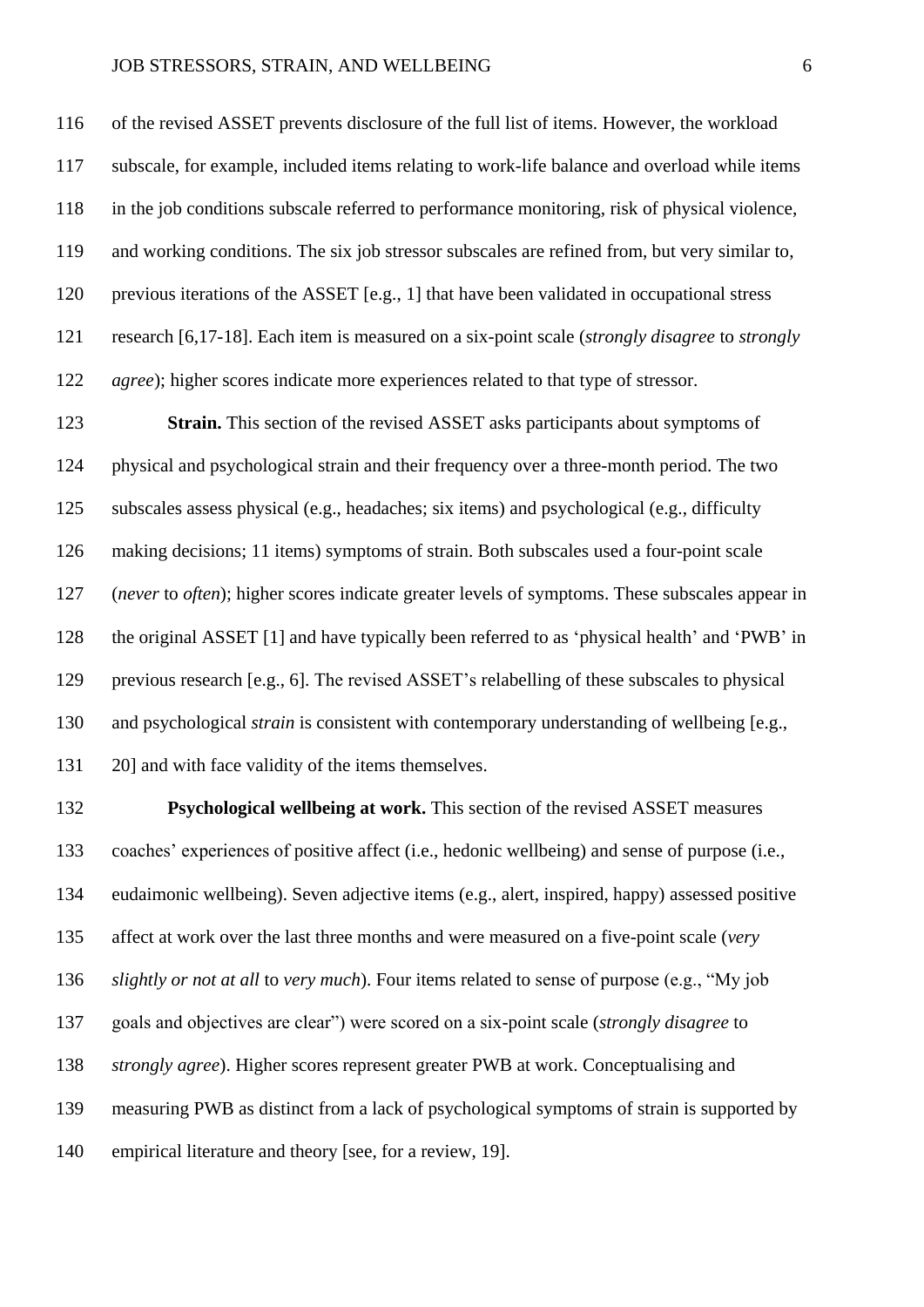#### **Data Analyses**

 **Reliabilities of and correlations between revised ASSET subscales.** Cronbach's α was computed for each component of the revised ASSET (i.e., job stressors, strain, and PWB) to ensure that these were reliable in our sample of women sports coaches. We also examined zero-order correlations between these variables to ensure they functioned as intended and to confirm that there was sufficient differentiation between the PWB and strain subscales (i.e., no correlations above .9, which would indicate over 80% shared variance). High inter-correlations would indicate that these subscales were likely measuring the same underlying construct and thus offered no unique value [21]. **Associations between demographic factors, contract-related factors, and job stressors.** To examine associations between demographic factors, contract-related factors, and job stressors, we constructed a simple path analysis model using MPlus (version 7.4) [22]. We modelled demographic (i.e., age, disability, dependents, relationship status, ethnicity) and contract-related factors (i.e., coaching role [e.g., assistant coach], contractual status [i.e., full-time]) as simultaneous predictors of all job stressors; the error terms of the job stressor subscales were permitted to covary. Multicategorical predictors were dummy coded (see Table 2 for details of reference categories). Modelling the job stressors as dependent variables allowed the removal of their associations with one another from the analysis. In addition, modelling the demographic and contract-related factors as independent variables simultaneously allowed consideration of the unique contribution of each factor to women's experiences of job stressors, which is important given the likely overlap between different contract-related variables (e.g., women who are head coaches are also more likely to be employed on a full-time basis). The model made no assumptions about the distribution of independent variables [22] and was estimated using full information maximum likelihood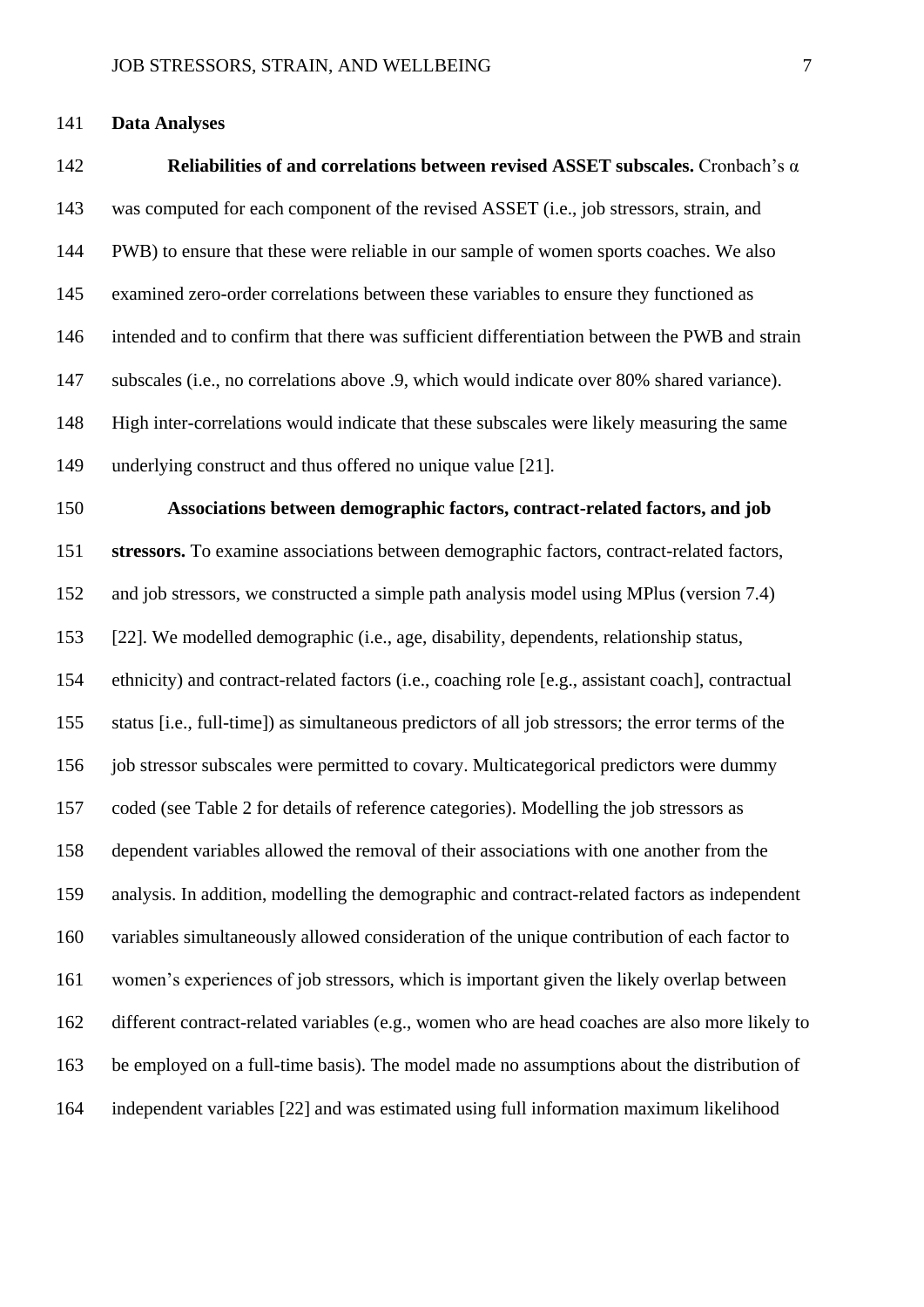165 estimation with bootstrapped standard errors to account for missing data<sup>2</sup> and for potentially non-normal data on the dependent variables [21, 23]. Bootstrapped 95% confidence intervals were used to determine whether relationships in the model were significant.

 **Associations between job stressors, strain, and psychological wellbeing.** We ran a second path model to assess relationships between job stressors, strain, and PWB. Job stressors were modelled as simultaneous predictors of the four strain and PWB outcomes: psychological strain, physical strain, positive affect, and sense of purpose. The error terms of these dependent variables were permitted to covary. Demographic and contractual variables were included as covariates because many of these factors (e.g., marital status) have been shown to predict wellbeing [4]. This model therefore identifies the unique associations between job stressors, strain, and PWB over and above shared associations with demographic and contractual factors.

#### **Results**

#### **Reliabilities of and Correlations Between Revised ASSET Subscales**

 Reliabilities (Cronbach's α) and zero-order correlations and are shown in Table 1. 180 With the exception of job conditions ( $\alpha$  = .50), each subscale showed good reliability ( $\alpha$  > .70). Low reliability indicates that the items within that subscale do not represent a single construct and, thus, that treating them as such in the analyses is inappropriate [24]. The items relating to job conditions do not, therefore, feature in our subsequent analyses. This subscale has also shown weaker reliability than the other stressor subscales in previous research [e.g., 6]. Correlations between the job stressor subscales were typically moderate (*r*s *=* .42-.57), justifying the simultaneous assessment of them in the following analyses. Exceptions to this moderate association were the stronger correlations between three subscales: resources and

<sup>&</sup>lt;sup>2</sup> Less than 2% of respondents had missing data on the demographic questions or the revised ASSET, and less than 1% of all data were missing.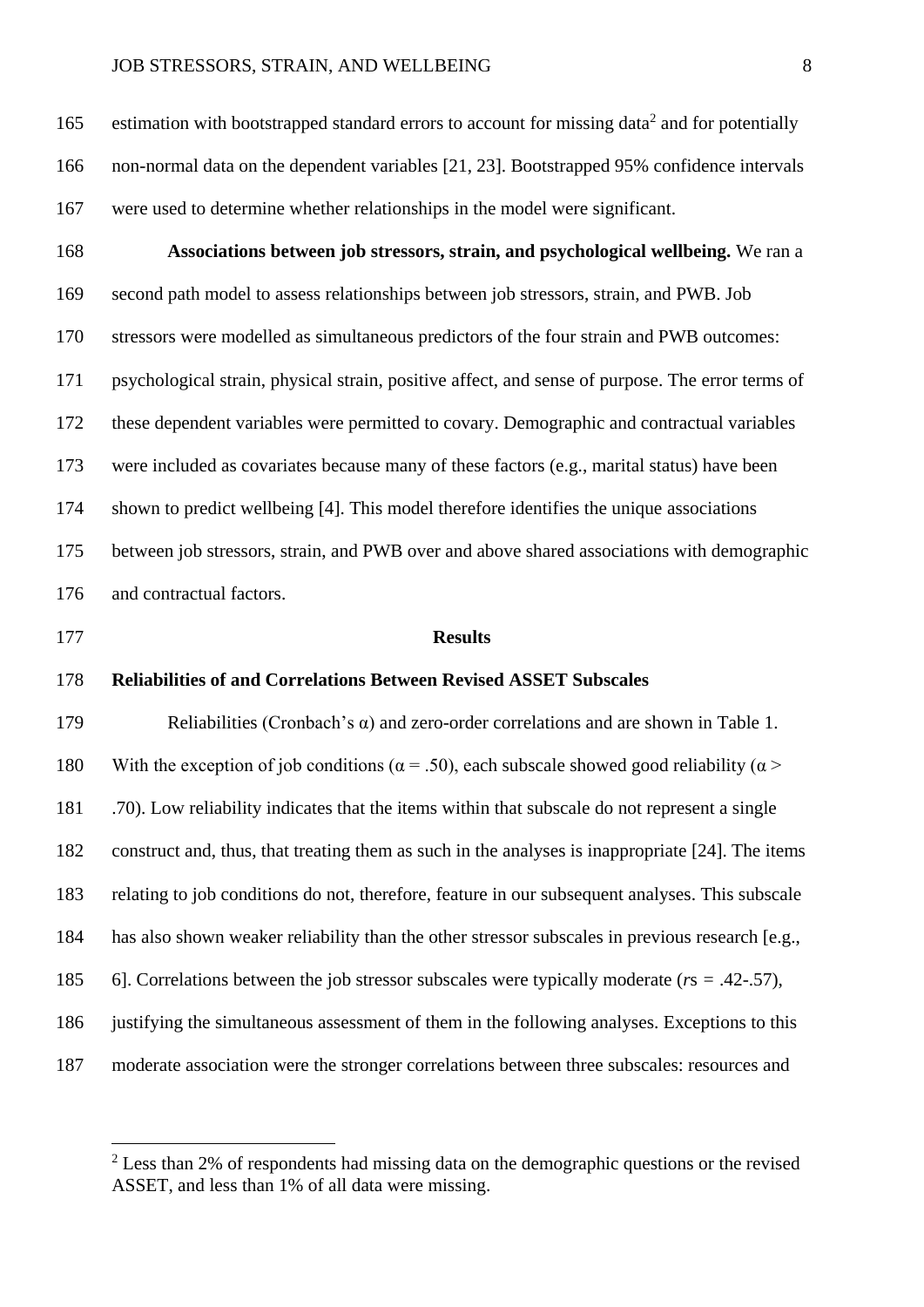| 188 | communication, control, and work relationships ( $rs = .76-.81$ ).                                   |
|-----|------------------------------------------------------------------------------------------------------|
| 189 | Among the strain and PWB subscales, physical and psychological strain were more                      |
| 190 | strongly correlated with one another $(r = .65)$ than with the PWB subscales. The same was           |
| 191 | true for positive affect and sense of purpose $(r = .51)$ . Psychological strain was modestly to     |
| 192 | moderately correlated with the two PWB subscales (positive affect $r = -.36$ ; sense of purpose      |
| 193 | $r = -16$ ), indicating that these are indeed related but distinct constructs that should be treated |
| 194 | as such in subsequent analyses.                                                                      |
| 195 | [Table 1 near here]                                                                                  |
| 196 | Associations Between Demographic Factors, Contract-Related Factors, and Job                          |
| 197 | <b>Stressors</b>                                                                                     |
| 198 | Standardised estimates and 95% bias-corrected confidence intervals can be seen for                   |
| 199 | all paths in Table 2. Head coaches and "other" coaches experienced more stressors related to         |
| 200 | workload than assistant coaches. Disabled coaches $(n = 16)$ experienced more stressors              |
| 201 | related to control, resources and communication, and work relationships. "Other" coaches             |
| 202 | experienced more stressors relating to job security when compared to the reference category          |
| 203 | of assistant coach. Demographic and contract-related factors explained between 6.6% and              |
| 204 | 10.6% of the variance in the job stressor subscales; these factors explained a significant           |
| 205 | portion of variance for workload (10.3%) and job security stressors (10.6%).                         |
| 206 | [Table 2 near here]                                                                                  |
| 207 | <b>Associations Between Job Stressors, Strain, and Psychological Wellbeing</b>                       |
| 208 | Standardised estimates and 95% bias-corrected confidence intervals can be seen for                   |
| 209 | all paths in Table 3. Workload stressors were positively associated with physical and                |
| 210 | psychological strain; women who reported more workload stressors also reported greater               |
| 211 | strain. However, being a head or "other" coach (versus an assistant coach) was associated            |
| 212 | with less psychological strain. None of the demographic, contractual, or stressor variables          |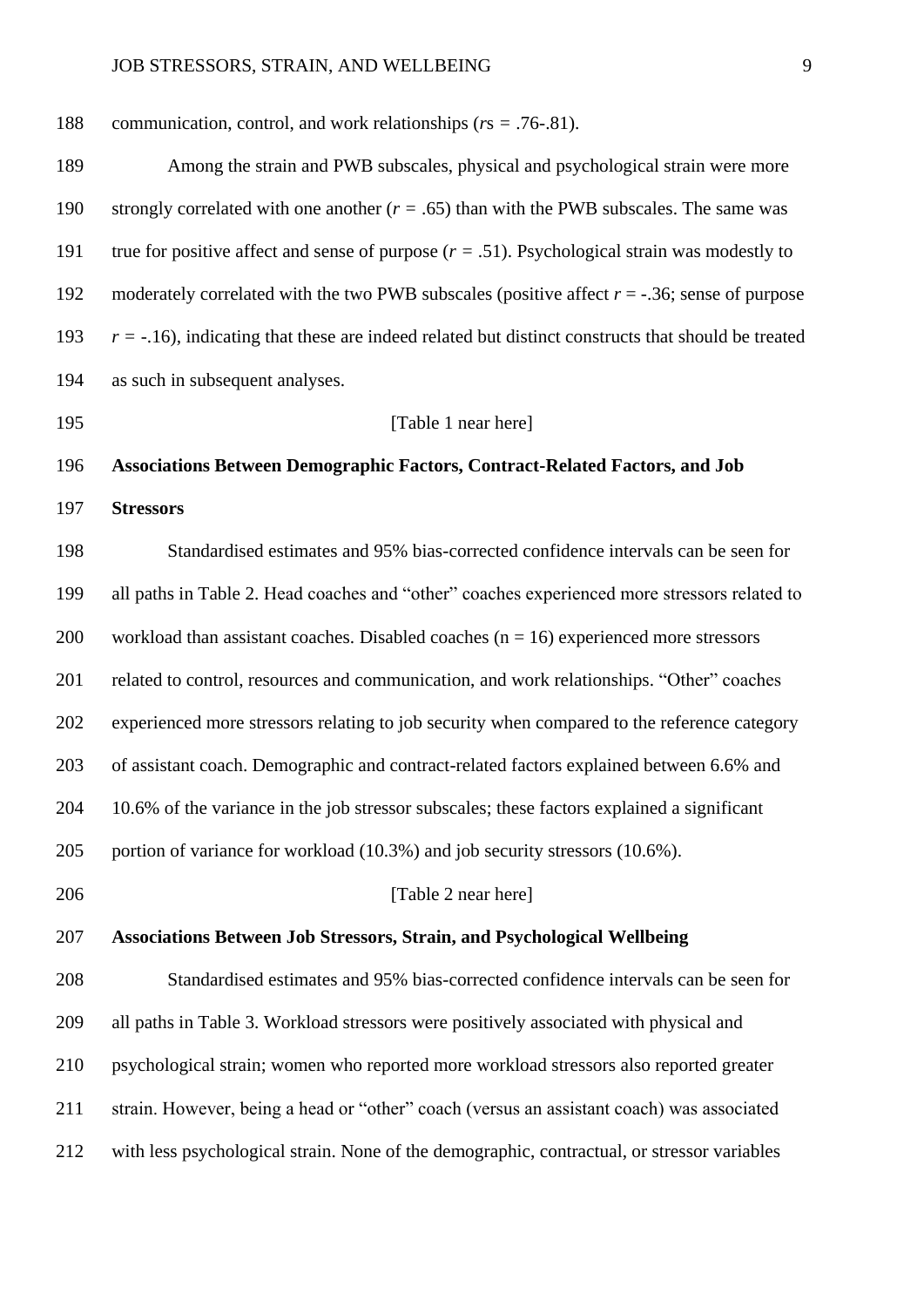were associated with positive affect at work. Workload stressors were *positively* associated with sense of purpose at work; women who experienced more workload stressors also reported greater sense of purpose. Being a player coach (versus an assistant coach) was also associated with greater sense of purpose.

#### **Discussion and Conclusion**

 The findings of this project offer enhanced understanding of the demographic and contract-related factors that are associated with job stressors among women sport coaches, and of the associations between job stressors, strain, and PWB at work. Head coaches, 221 "other" coaches, and disabled coaches experienced more job stressors than assistant coaches. This highlights the influential role of contract-related factors on coaches' experiences at work and suggests a need for NGBs to tailor stress management interventions for subgroups of their workforces. NGBs could, for example, focus on cognitive-behavioural based stress management interventions (e.g., cognitive restructuring; see e.g., 25) with head coaches, "other" coaches, and disabled coaches to *enhance* PWB and on psychoeducational activities with assistant coaches to *maintain* PWB. Workload stressors seem particularly important from the findings presented here, both in terms of the volume of these stressors experienced by coaches and their impact on strain and PWB. Collectively, the findings illuminate some of the factors (e.g., stressors, degrees of physical and psychological strain) that could influence women coaches' engagement with, and dropout from, the coaching profession.

 One noteworthy finding is that disabled coaches were more likely to experience stressors relating to work relationships, control, and resources and communication. This cluster of closely related stressors may signify, for these women, experiences of isolation. This is noteworthy because other researchers [e.g., 26] have highlighted the importance of work relationships for PWB and because effective relationships in sport can facilitate processes (e.g., dyadic coping) that buffer the negative outcomes of stressors [e.g., 27]. Our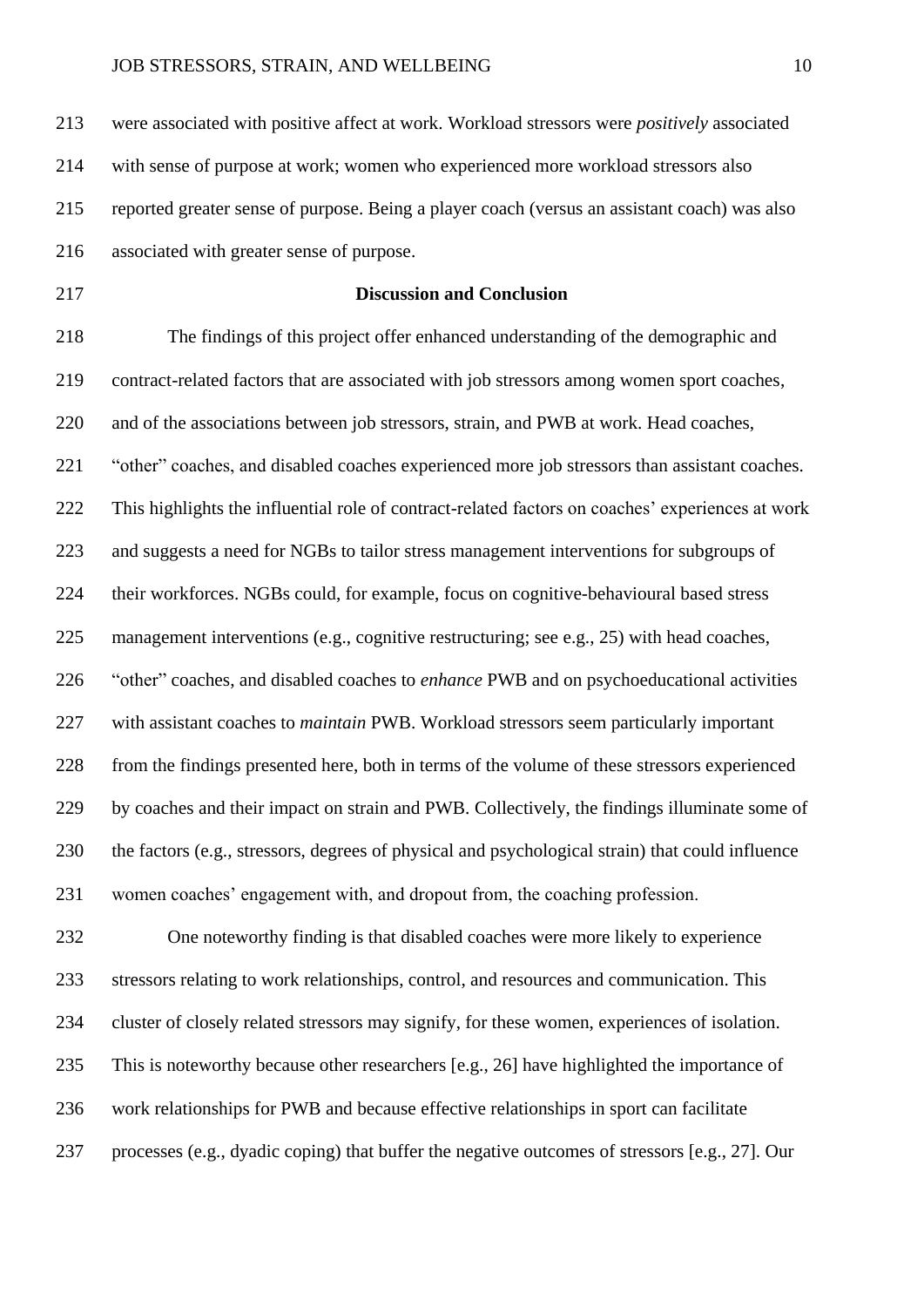findings extend previous research that has shown opportunities for women coaches to build work relationships to be limited [e.g., 14], and highlight the need for NGBs to consider ways to optimise work relationships among coaches. This could be achieved via formal mentoring and sponsorship systems [28]. We note that our sample included relatively few coaches who 242 reported a disability  $(n = 16)$ ; future research with this group of coaches will be necessary to further explore how these stressors are experienced and how they can be mitigated.

 With reference to associations between job stressors, strain, and PWB, workload stressors were associated with greater physical and psychological strain but also with greater sense of purpose. The first part of this finding is noteworthy when considered alongside documented links between strain and burnout [29] and known associations between burnout and dropout from coaching [30]. Taken together, these findings may help to explain why women are underrepresented in senior coaching positions [e.g., 31]. If women coaches do not have a manageable workload and, therefore, cannot achieve a balance between work and personal commitments, they are likely to experience feelings of guilt [e.g., 13], emotional exhaustion [12], and anxiety [7]. Given that these feelings are not conducive to success at home or at work, it is plausible that workload stressors go some way toward explaining why women may cease to engage with coaching and, thus, not reach senior levels of the profession. This suggestion does, however, raise the question of why more men than women do reach senior coaching positions [31] despite also having commitments both at work and home, and arguably contributing to domestic responsibilities more now than ever before. Some researchers have suggested that the gender differences in dropout from or progression in coaching may be due to sport's society of hegemonic masculinity [32] and or the structural factors of opportunity, power, and proportion that women are particularly susceptible to [see e.g., 33].

Our findings also highlight a positive association between workload stressors and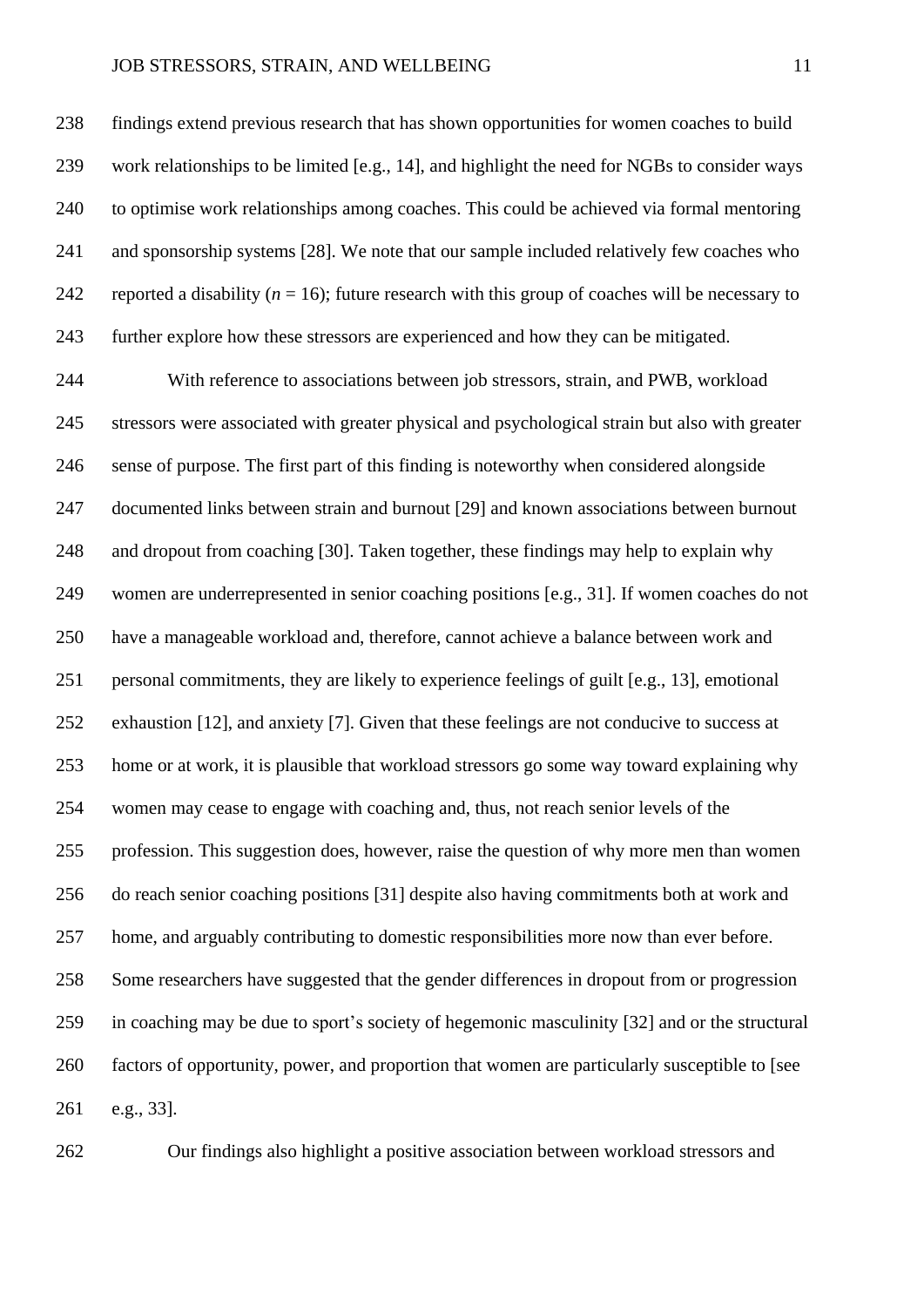sense of purpose (i.e., eudaimonic wellbeing), which brings to the fore one reason why women should strive to reach head coaching positions. Despite the apparent presence of increased workload stressors in head coach roles, it is possible based on our findings that an optimal level of workload stressors in head coach roles could enhance eudaimonic wellbeing. Caution must, however, be exercised to avoid overload that results in strain and burnout. Indeed, women coaches may be enticed into taking on additional workload in pursuit of an enhanced sense of purpose at work but are at risk of experiencing physical and psychological strain as a result of doing so. To mitigate this risk, NGBs and policy makers should consider interventions that focus directly on optimising coach workload [34] and on educating coaches about both the risks and benefits of workload stressors. Of particular note here is the duty of care that NGBs have for coaches, and the joint responsibility of both organizations and coaches to effectively manage stressors that can be experienced in the workplace. Primary level stress management interventions that aim to adapt the environment to reduce stressors (e.g., via review of working conditions) are primarily the responsibility of NGBs whilst secondary level stress management (e.g., one-to-one sport psychology support) can be driven by coaches themselves. Coaches and employers can also work together to facilitate candid discussions about workload, particularly when an individual is moving up from an assistant to a head coach role. From research and practical perspectives, the findings relating to strain and PWB emphasise the importance of conceptualising these constructs as distinct but related. When interpreting the findings of this study, it should be noted that our data offers insight to an underexplored sample (i.e., women coaches working at all levels of the UK workforce) but that the cross-sectional study design captured a snapshot of women's experiences. Researchers would do well to address this limitation by using prospective and longitudinal study designs in future research. Qualitative research methods will also be useful to gather more in-depth information and to answer questions about how and why the findings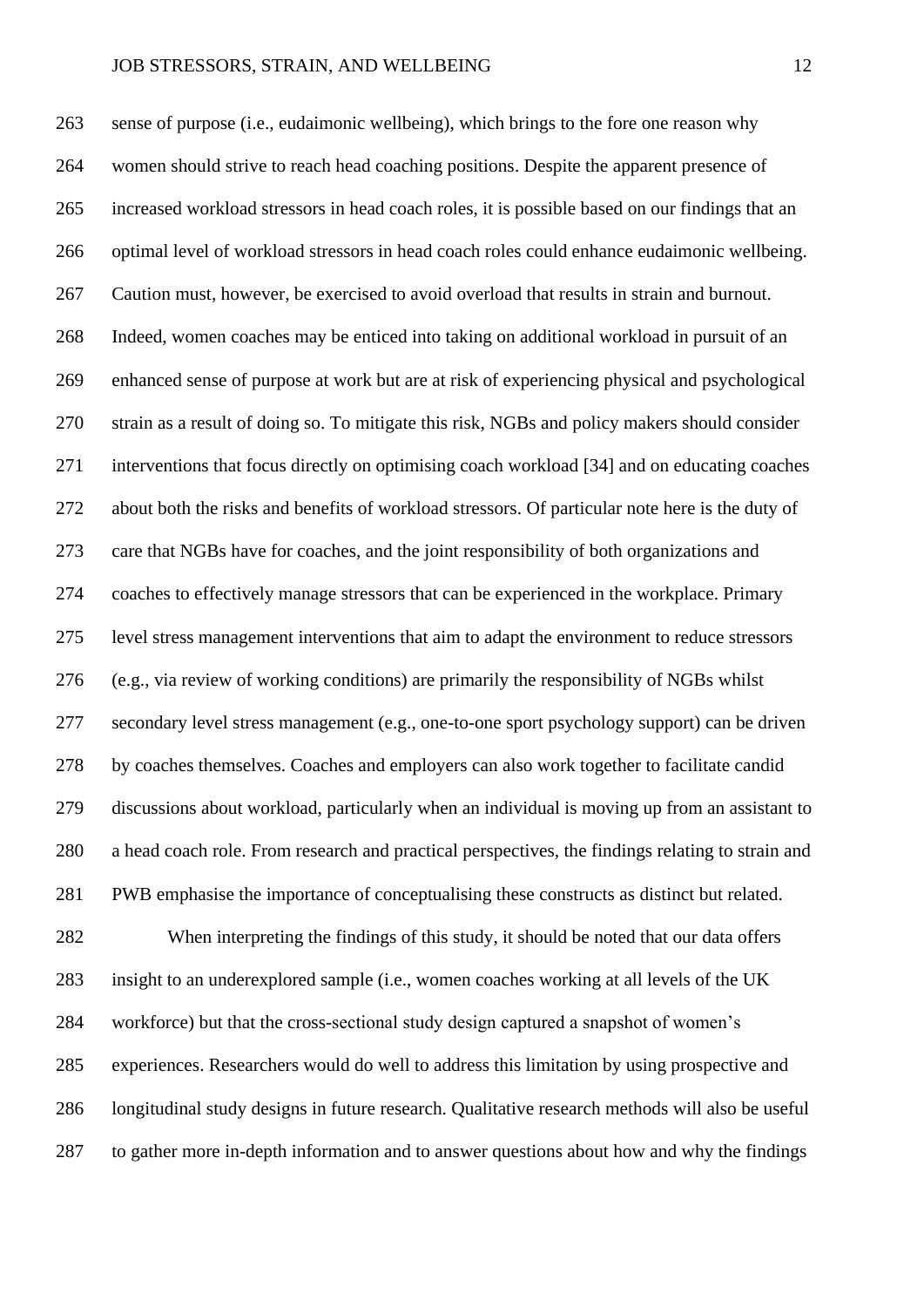presented here may occur. It is notable, for example, that demographic and contractual factors explain only a small proportion of the variance in job-related stressors (6-11%). As such, qualitative work may be able to identify and explain other factors that influence coaches' experiences. In addition, while our focus on women coaches offers unique insight to an underrepresented group, researchers should consider replicating this study with male coaches to facilitate balanced understanding of the target phenomena. Our findings identify several groups of coaches (head coaches, "other" coaches, and disabled coaches) who may experience more job stressors in their coaching work. Additionally, the findings identify the importance of workload stressors and their detrimental relationship with psychological and physical strain but helpful relationship with sense of purpose. Collectively, these findings suggest areas of intervention for NGBs seeking to protect the health and wellbeing of the women coaches within their workforce.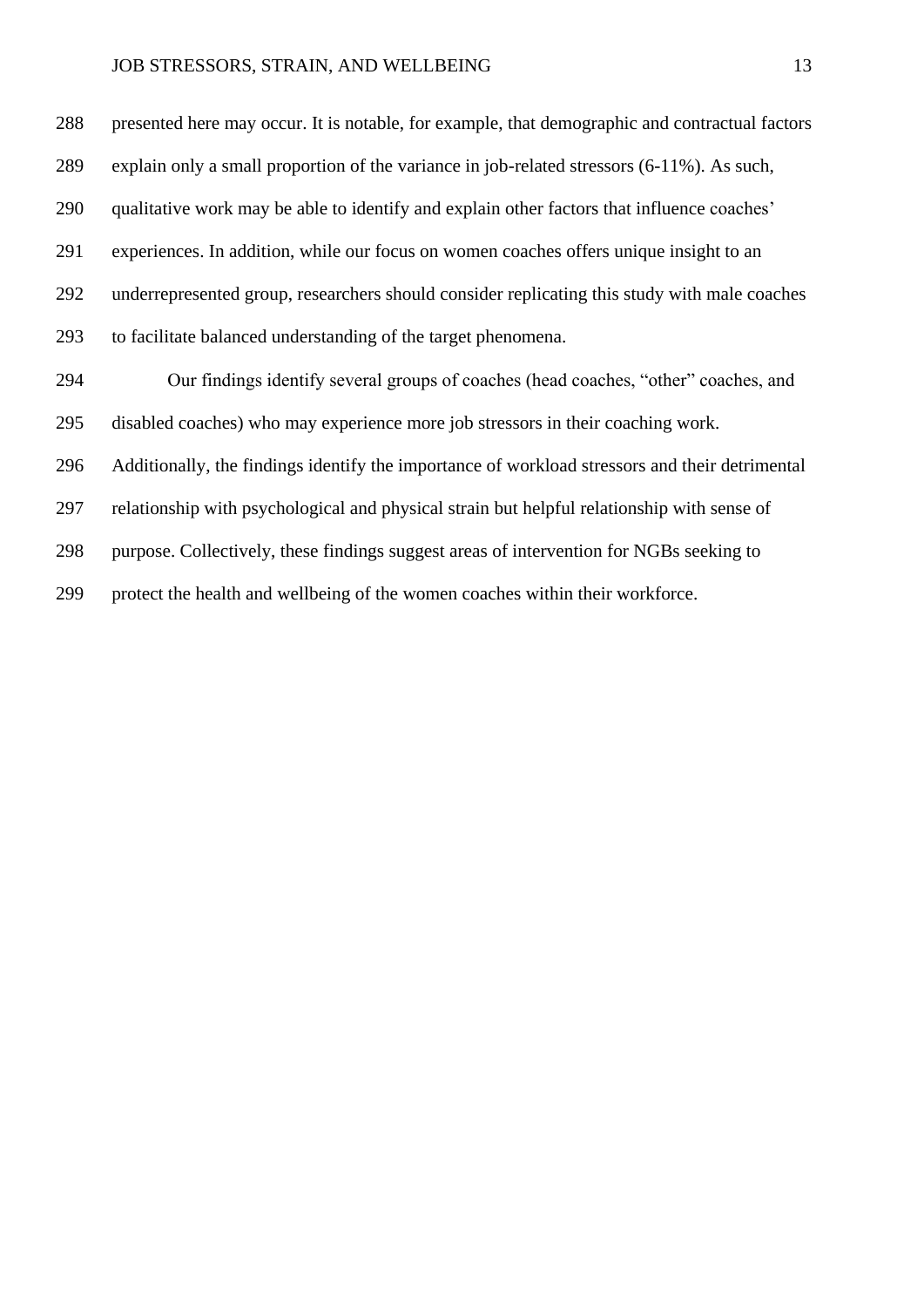| 300 | <b>References</b>                                                                              |
|-----|------------------------------------------------------------------------------------------------|
| 301 | 1. Cartwright S and Cooper CL. ASSET: an organizational stress screening tool, the             |
| 302 | management guide. Manchester: RCL, 2002.                                                       |
| 303 | 2. Robertson I and Cooper C. Well-being: Productivity and happiness at work. Basingstoke:      |
| 304 | Palgrave Macmillan, 2011.                                                                      |
| 305 | 3. Cooper CL, Dewe P and O'Driscoll MP. Organisational stress: a review and critique of        |
| 306 | theory, research, and application. Thousand Oaks: Sage, 2001.                                  |
| 307 | 4. Diener E, Gohm CL, Suh E, et al. Similarity of the relations between marital status and     |
| 308 | subjective well-being across cultures. <i>J Cross Cult Psychol</i> 2000; 31: 419–436.          |
| 309 | 5. Cooper CL and Marshall J. Understanding executive stress. London: Macmillan, 1978.          |
| 310 | 6. Sang X, Teo STT, Cooper CL, et al. Modelling occupational stress and employee health        |
| 311 | and wellbeing in a Chinese higher education institution. High Educ $Q$ 2013; 67: 15-           |
| 312 | 39.                                                                                            |
| 313 | 7. Zeytinogly IU, Seaton MB, Lillevik W, et al. Working in the margins: women's                |
| 314 | experiences of stress and occupational health problems in part-time and casual retail          |
| 315 | jobs. Women Health 2005; 41: 87-107.                                                           |
| 316 | 8. Sacker A, Bartley M, Firth D, et al. Dimensions of social inequality in the health of women |
| 317 | in England: occupational, material and behavioural pathways. Soc Sci Med 2001; 52:             |
| 318 | 763-781.                                                                                       |
| 319 | 9. Bartoll X, Cortes I and Artazcoz L. Full- and part-time work: gender and welfare-type       |
| 320 | differences in European working conditions, job satisfaction, health status, and               |
| 321 | psychosocial issues. Scand J Work Environ Health 2014; 40: 370-379.                            |
| 322 | 10. Didymus FF. Olympic and international level sports coaches' experiences of stressors,      |
| 323 | appraisals, and coping. Qual Res Sport Exerc Health 2017; 9: 214–232.                          |
| 324 | 11. Norris L, Didymus FF and Kaiseler M. Stressors, coping, and well-being among sports        |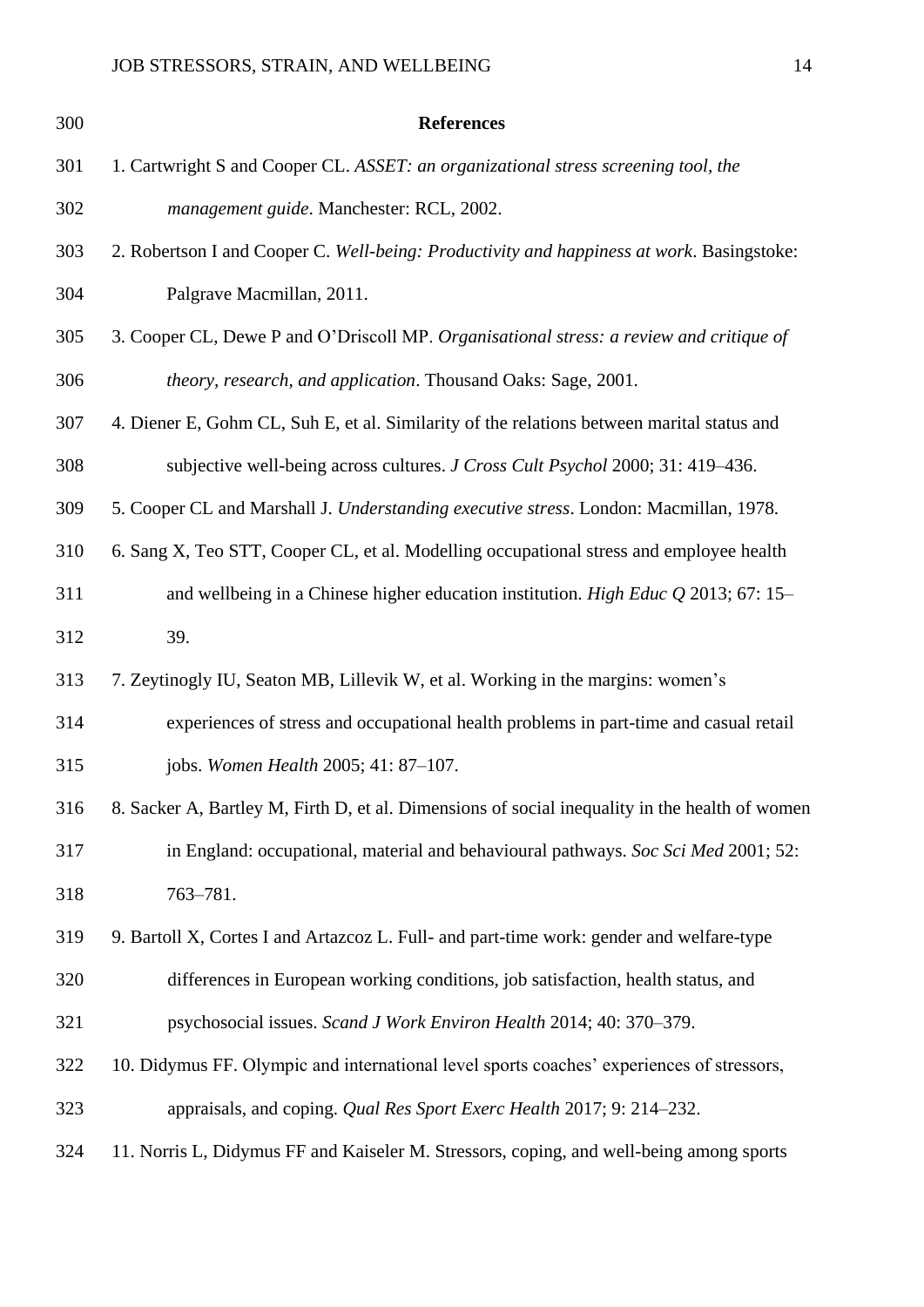- coaches: a systematic review. *Psychol Sport Exerc* 2017; 33: 93–112.
- 12. Bruening JE and Dixon MA. Work-family conflict in coaching II: managing role conflict. *J Sport Manag* 2007; 21: 471–496.
- 13. Dixon MA and Bruening JE. Work-family conflict in coaching I: a top-down perspective. *J Sport Manag* 2007; 21: 377–406.
- 14. Norman L and Rankin-Wright AJ. Surviving rather than thriving: understanding the
- experiences of women coaches using a theory of gendered social well-being. *Int Rev Sociol Sport* 2016; 53: 1–27.
- 15. Kubayi A, Coopoo Y and Morris-Eyton H. Work-related constraints in sports coaching:
- perceptions of South African female coaches. *Int J Sports Sci Coach* 2017; 12: 103– 108.
- 16. Allen JB and Shaw S. Women coaches' perceptions of their sport organizations' social environment: supporting coaches' psychological needs? *Sport Psychol* 2009; 23: 346– 366.
- 17. Faragher EB, Cooper CL and Cartwright S. A shortened stress evaluation tool (ASSET). *Stress Health* 2004; 20: 189–201.
- 18. Donald I, Taylor P, Johnson S, et al. Work environments, stress, and productivity: an examination using ASSET. *Int J Stress Manag* 2005; 12: 409–423.
- 19. Sonnentag S. Dynamics of wellbeing. *Annu Rev Organ Psychol Organ Behav* 2015; 2: 261–293.
- 20. Steptoe A. Happiness and health. *Annu Rev Public Health* 2019; 40: 339–359.
- 21. Kline RB. *Principles and practice of structural equation modeling.* 3rd ed. New York: Guildford Press, 2011.
- 22. Muthén LK and Muthén BO. *MPlus user's guide*. 7th ed. Los Angeles: Muthén & Muthén, 1998-2015.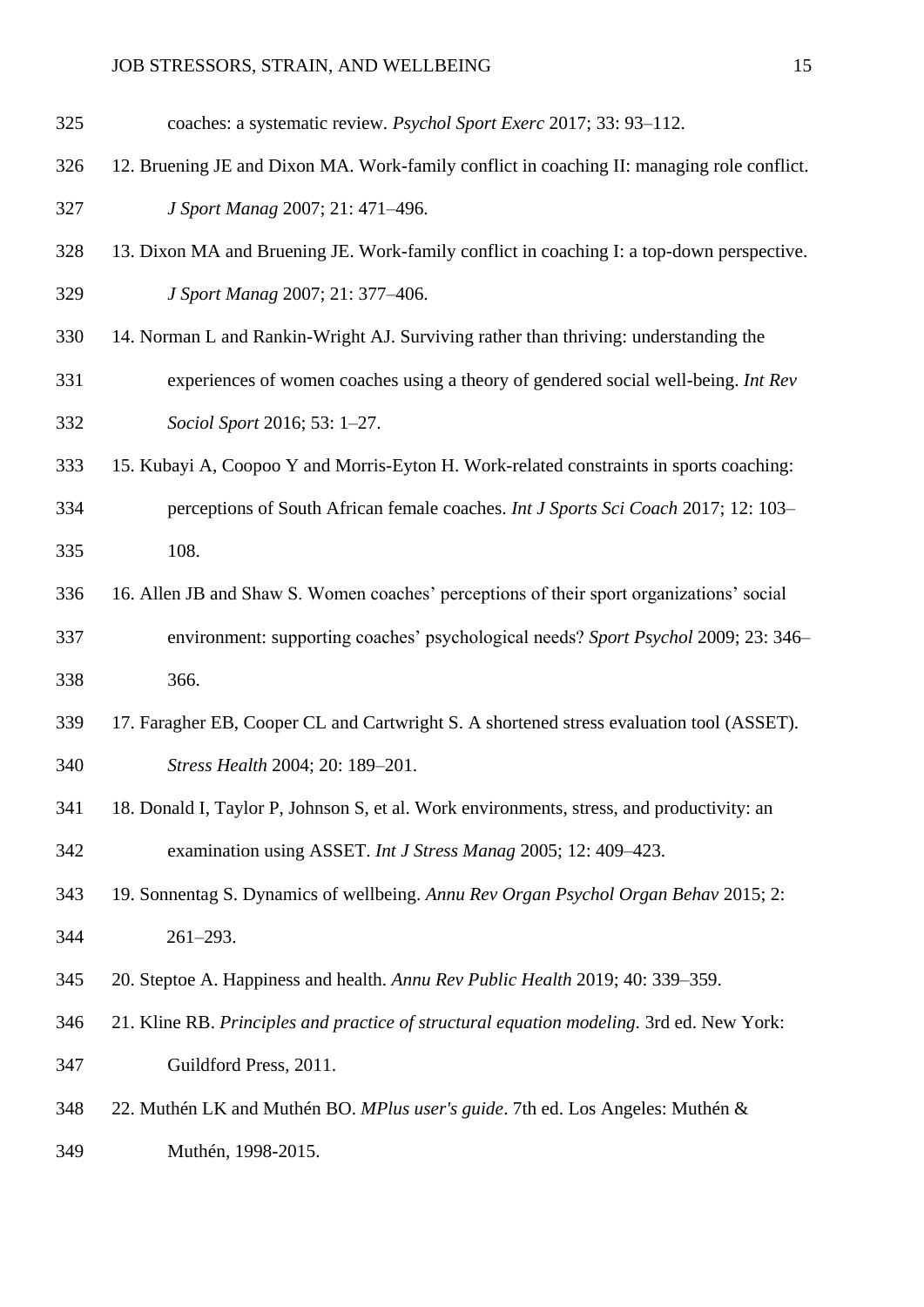- 23. Enders CK. *Applied missing data analysis.* New York: Guildford Press, 2010.
- 24. Field A. *Discovering statistics using IBM SPSS statistics*. 4th ed. London: Sage, 2013.
- 25. Didymus FF and Fletcher D. Effects of a cognitive-behavioral intervention on field
- hockey players' appraisals of organizational stressors. *Psychol Sport Exerc* 2017; 30: 173–185.
- 26. Bellman S, Forster N, Still L, et al. Gender differences in the use of social support as a moderator of occupational stress. *Stress Health* 2003; 19: 45–58.
- 27. Staff HR, Didymus FF and Backhouse SH. Coping rarely takes place in a social vacuum:
- exploring antecedents and outcomes of dyadic coping in coach-athlete relationships.
- *Psychol Sport Exerc* 2017; 30: 91–100.
- 28. McQuade S, Davis L and Nash C. Positioning mentoring as a coach development tool:
- recommendations for future practice and research. *Quest* 2015; 67: 317–329.
- 29. Lazarus RS. *Stress and emotion: a new synthesis.* New York: Springer, 1999.
- 30. Kelley BC. A model of stress and burnout in collegiate coaches: effects of gender and time of season. *Res Q Exerc Sport* 1994; 65: 48–58.
- 31. Norman L. The UK coaching system is failing women coaches. *Int J Sports Sci Coach* 2008; 3: 447–476.
- 32. Whisenant WA, Pederson PM and Obenour BL. Success and gender: determining the rate of advancement for intercollegiate athletic directors. *Sex Roles* 2002; 47: 485–491.
- 33. Hinojosa I, Andres A, Serra P, Vilanova A, Soler S and Norman L. Understanding the
- gendered coaching workforce in Spanish sport. *Int J Sports Sci Coach* 2017; 13: 485- 495.
- 34. Dulagil A, Green S and Ahern M. Evidence-based coaching to enhance senior students' wellbeing and academic striving. *Int J Wellbeing* 2016; 6: 131–149.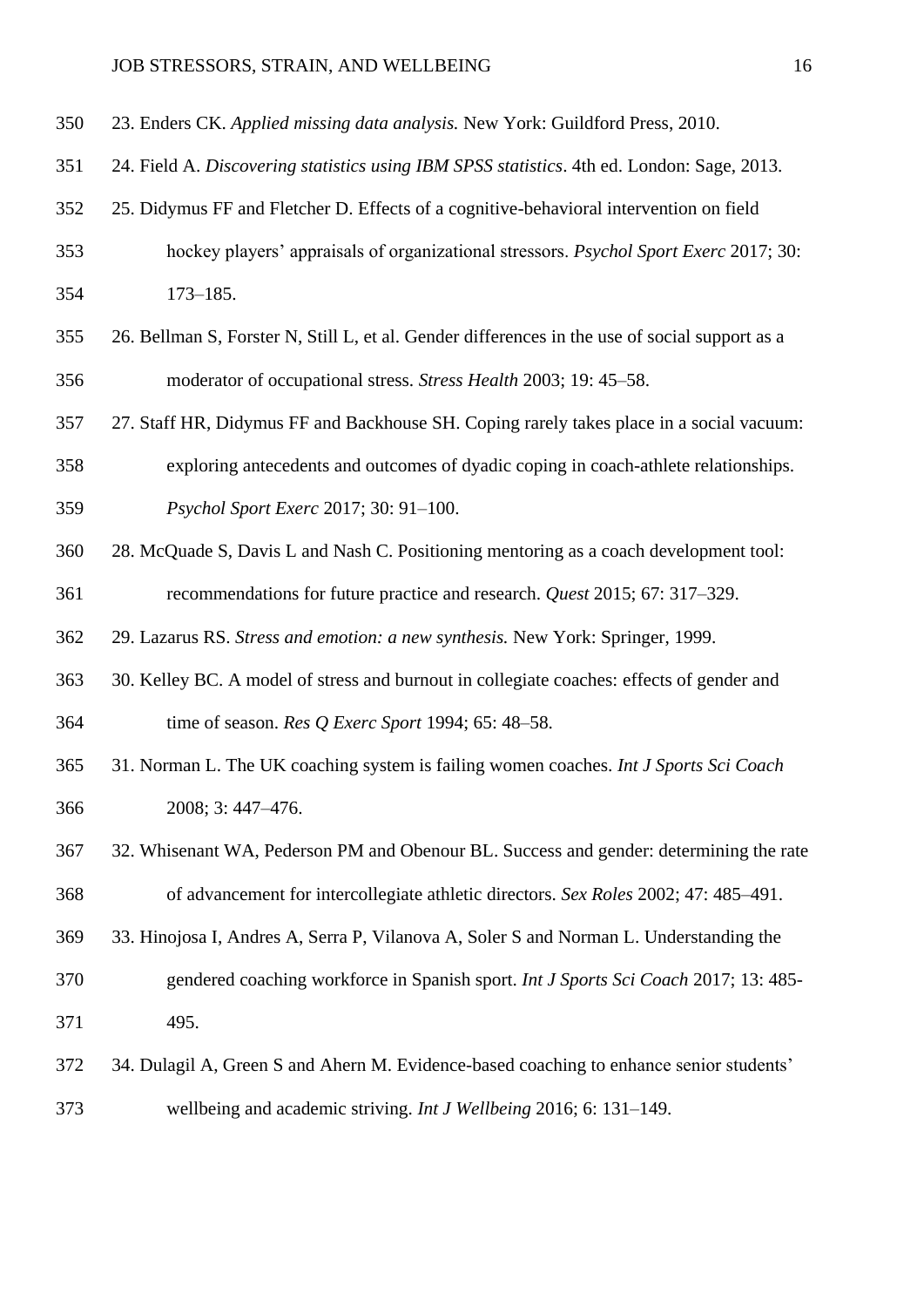#### 374 **Table 1**

#### 375 *Zero-Order Correlation Matrix plus Reliabilities for Stressors, Strain and Wellbeing*

|                                 | $\alpha$ | 1                        | $\overline{2}$           | 3                        | $\overline{4}$           | $5\overline{)}$ | 6                        | $\tau$                   | 8       |
|---------------------------------|----------|--------------------------|--------------------------|--------------------------|--------------------------|-----------------|--------------------------|--------------------------|---------|
| 1. Stressor: Workload           | .83      | $\overline{\phantom{a}}$ |                          |                          |                          |                 |                          |                          |         |
| 2. Stressor: Control            | .85      | $.50**$                  | $\overline{\phantom{a}}$ |                          |                          |                 |                          |                          |         |
| 3. Stressor: Resources & Comms  | .79      | $.42**$                  | $.81**$                  | $\overline{\phantom{0}}$ |                          |                 |                          |                          |         |
| 4. Stressor: Work Relationships | .86      | $.54**$                  | $.76**$                  | $.77**$                  | $\overline{\phantom{a}}$ |                 |                          |                          |         |
| 5. Stressor: Job Security       | .75      | $.53**$                  | $.57**$                  | $.56**$                  | $.57**$                  |                 |                          |                          |         |
| 6. Physical strain              | .72      | $.46**$                  | $.30**$                  | $.28**$                  | $.28**$                  | $.31**$         | $\overline{\phantom{a}}$ |                          |         |
| 7. Psychological strain         | .92      | .48**                    | $.35**$                  | $.31**$                  | $.39**$                  | $.39**$         | $.65**$                  | $\overline{\phantom{0}}$ |         |
| 8. Positive affect              | .90      | $-.19**$                 | $-.36**$                 | $-.34**$                 | $-.36**$                 | $-.29**$        | $-.21**$                 | $-.36**$                 |         |
| 9. Sense of purpose             | .88      | $-.01$                   | $-.37**$                 | $-.34**$                 | $-.29**$                 | $-12$           | .03                      | $-.16*$                  | $.51**$ |

376 *Note.* \*  $p < .05$ . \* \*  $p < .01$ . N = 217.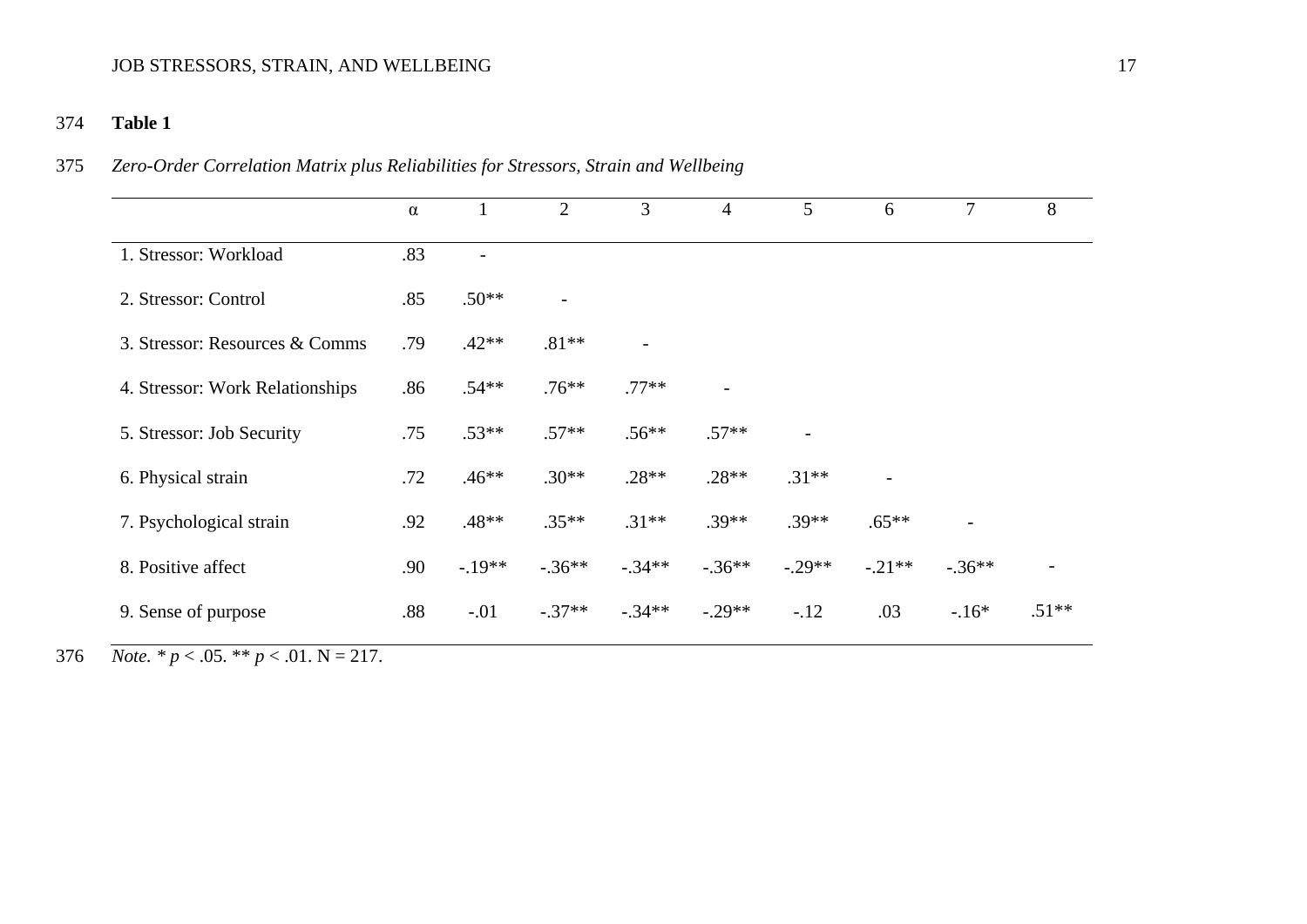#### 377 **Table 2**

#### 378 *Relationships of Demographic and Contract-Related Factors to Work-Related Stressors*

|                                            | Work-related stressors: Dependent variables |           |           |           |        |           |                   |        |           |                           |        |           |                     |        |           |
|--------------------------------------------|---------------------------------------------|-----------|-----------|-----------|--------|-----------|-------------------|--------|-----------|---------------------------|--------|-----------|---------------------|--------|-----------|
|                                            |                                             | Workload  |           | Control   |        |           | Resources & Comms |        |           | <b>Work Relationships</b> |        |           | <b>Job Security</b> |        |           |
|                                            |                                             | 95% bc CI |           | 95% bc CI |        |           | 95% bc CI         |        |           | 95% bc CI                 |        |           | 95% bc CI           |        |           |
|                                            | β                                           | LB        | <b>UB</b> | β         | LB     | <b>UB</b> | β                 | LB     | <b>UB</b> | $\beta$                   | LB     | <b>UB</b> | β                   | LB     | <b>UB</b> |
| Predictor                                  |                                             |           |           |           |        |           |                   |        |           |                           |        |           |                     |        |           |
| Ethnicity: White Non-British <sup>a</sup>  | .02                                         | $-.15$    | .15       | .02       | $-.14$ | .21       | $-.06$            | $-.19$ | .10       | $-.05$                    | $-.20$ | .10       | $-.10$              | $-.24$ | .05       |
| Ethnicity: Non-white Minority <sup>a</sup> | .04                                         | $-.04$    | .15       | .09       | $-.06$ | .22       | .05               | $-.05$ | .17       | .03                       | $-.06$ | .15       | .09                 | .04    | .22       |
| Relationship status: Married <sup>b</sup>  | .06                                         | $-0.09$   | .22       | .02       | $-.17$ | .18       | .03               | $-.16$ | .20       | $-.03$                    | $-.22$ | .16       | .10                 | $-.06$ | .24       |
| Dependents Under 18                        | .07                                         | $-.08$    | .22       | $-.08$    | $-.24$ | .09       | $-.07$            | $-.22$ | .11       | $-.01$                    | $-.16$ | .15       | .01                 | $-.15$ | .17       |
| Disability                                 | .02                                         | $-.15$    | .19       | $.20*$    | .04    | .37       | $.20*$            | .02    | .38       | $.17*$                    | .01    | .36       | .17                 | $-.02$ | .37       |
| Age (over 35)                              | .09                                         | $-.08$    | .26       | .04       | $-.16$ | .25       | .01               | $-.19$ | .19       | .09                       | $-.10$ | .27       | $-.02$              | $-.22$ | .17       |
| Coaching role: Head coach <sup>c</sup>     | $.22*$                                      | .06       | .38       | $-.03$    | $-.22$ | .15       | .03               | $-.16$ | .22       | .10                       | $-.09$ | .29       | .14                 | $-.04$ | .30       |
| Coaching role: Player coach <sup>c</sup>   | .01                                         | $-.13$    | .16       | $-.13$    | $-.26$ | .00       | .02               | $-.14$ | .20       | .09                       | $-.10$ | .28       | .02                 | $-.12$ | .17       |
| Coaching role: Other <sup>c</sup>          | .19*                                        | .02       | .34       | $-.05$    | $-.23$ | .13       | .04               | $-.13$ | .22       | $-.06$                    | $-.18$ | .09       | .19*                | .04    | .35       |
| Contractual status: Full-time <sup>d</sup> | .12                                         | $-.02$    | .28       | $-.04$    | $-.19$ | .10       | $-.11$            | $-.25$ | .03       | $-.07$                    | $-.20$ | .08       | $-.12$              | $-.27$ | .04       |
| Contractual status: Temporary <sup>d</sup> | $-.06$                                      | $-.22$    | .12       | $-.02$    | $-.17$ | .13       | .02               | $-.12$ | .17       | .02                       | $-.12$ | .18       | .11                 | $-.02$ | .25       |
| Education (degree-level)                   | .02                                         | $-.11$    | .15       | .03       | $-.12$ | .17       | $-.02$            | $-.16$ | .13       | .03                       | $-.11$ | .17       | $-.00$              | $-.15$ | .12       |
| R Square                                   | $.103*$                                     |           |           | .065      |        |           | .066              |        |           | .066                      |        |           | $.106*$             |        |           |

*Note.* All figures are from the same path analysis model. 95% bc CI: 95% bias-corrected confidence interval. <sup>a</sup> Reference category: White

380 British. <sup>b</sup>Reference category: Single (single includes single, divorced, separated, widowed; married includes married and co-habiting with

381 partner). <sup>c</sup>Reference category: Assistant coach. <sup>d</sup>Reference category: Part-time.  $* p < .05$ , as judged by 95% bc CI.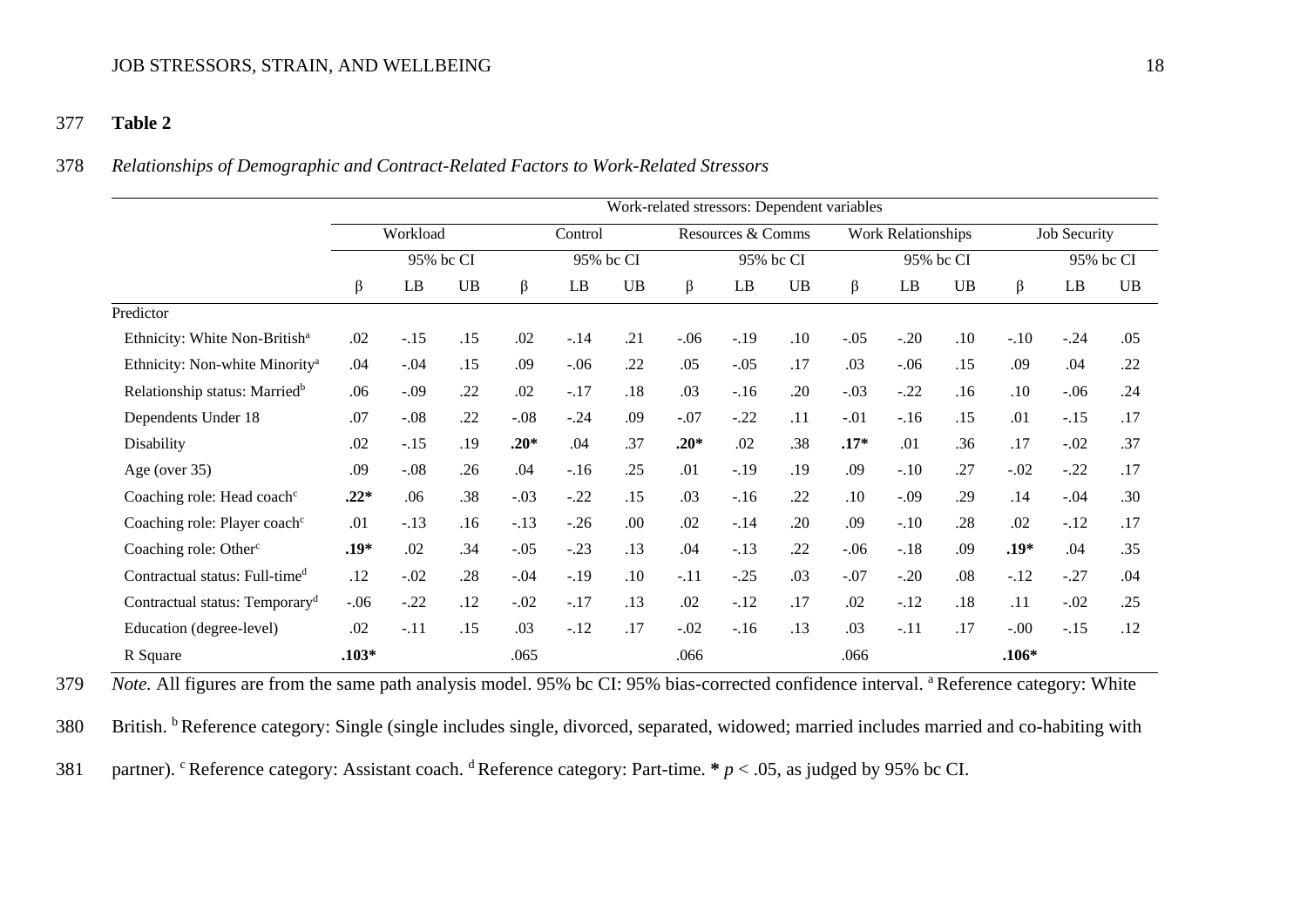#### 382 **Table 3**

383 *Relationships of Demographic Factors, Contract-Related Factors and Work-Related Stressors to Strain and Psychological Wellbeing*

|                                            | Wellbeing and strain: Dependent variables |                        |           |         |                        |               |         |                 |               |                  |          |               |  |
|--------------------------------------------|-------------------------------------------|------------------------|-----------|---------|------------------------|---------------|---------|-----------------|---------------|------------------|----------|---------------|--|
|                                            |                                           | Psychological Strain   |           |         | Physical Strain        |               |         | Positive Affect |               | Sense of Purpose |          |               |  |
|                                            |                                           |                        | 95% bc CI |         |                        | 95% bc CI     |         |                 | 95% bc CI     |                  |          | 95% bc CI     |  |
|                                            | $\beta$                                   | $\mathbf{L}\mathbf{B}$ | UB        | $\beta$ | $\mathbf{L}\mathbf{B}$ | $\mathbf{UB}$ | $\beta$ | LB              | $\mathbf{UB}$ | $\beta$          | $\rm LB$ | $\mathbf{UB}$ |  |
| Workload                                   | $.36*$                                    | .19                    | .53       | $.39*$  | $\overline{.21}$       | .56           | .03     | $-.19$          | .24           | $.22*$           | .02      | .40           |  |
| Control                                    | .00.                                      | $-.22$                 | .23       | $-.05$  | $-.34$                 | .23           | $-.18$  | $-.46$          | .10           | $-.24$           | $-.51$   | .03           |  |
| <b>Resources and Comms</b>                 | $-.09$                                    | $-.39$                 | .15       | .13     | $-.19$                 | .38           | .07     | $-.29$          | .43           | $-.17$           | $-.43$   | .06           |  |
| <b>Work Relationships</b>                  | .18                                       | $-.04$                 | .42       | $-.05$  | $-.28$                 | .19           | $-.22$  | $-.49$          | .05           | $-.11$           | $-.36$   | .15           |  |
| <b>Job Security</b>                        | $.17$                                     | $-.01$                 | .35       | .11     | $-.07$                 | .30           | $-.14$  | $-.34$          | $.07$         | .02              | $-.15$   | .23           |  |
| Ethnicity: White Non-British <sup>a</sup>  | $-.01$                                    | $-.11$                 | .09       | .01     | $-.11$                 | .10           | .06     | $-.08$          | .19           | $-.08$           | $-.24$   | $.08\,$       |  |
| Ethnicity: Non-white Minority <sup>a</sup> | .03                                       | $-.12$                 | $.17$     | .03     | $-.11$                 | $.18$         | .01     | $-.13$          | .15           | $-.03$           | $-.14$   | .06           |  |
| Relationship status: Married <sup>b</sup>  | $-.01$                                    | $-.14$                 | .13       | .07     | $-.10$                 | .20           | $-.07$  | $-.25$          | $.08\,$       | .03              | $-.11$   | .18           |  |
| Dependents Under 18                        | .06                                       | $-.08$                 | .18       | .01     | $-.15$                 | .14           | $.08\,$ | $-.08$          | .24           | .03              | $-.14$   | $.18\,$       |  |
| Disability                                 | .06                                       | $-.11$                 | .23       | .07     | $-.10$                 | .24           | $-.05$  | $-.21$          | .10           | .04              | $-.09$   | .18           |  |
| Age (over 35)                              | $.08\,$                                   | $-.07$                 | .22       | .09     | $-.07$                 | .23           | .07     | $-.10$          | .25           | .05              | $-.11$   | .21           |  |
| Coaching role: Head coach <sup>c</sup>     | $-.17*$                                   | $-.34$                 | $-.01$    | $-.07$  | $-.25$                 | .09           | $.10\,$ | $-.08$          | .29           | .05              | $-.12$   | .23           |  |
| Coaching role: Player coach <sup>c</sup>   | .00                                       | $-.14$                 | .13       | .01     | $-.11$                 | .15           | .04     | $-.12$          | .20           | $.12*$           | .00      | .25           |  |